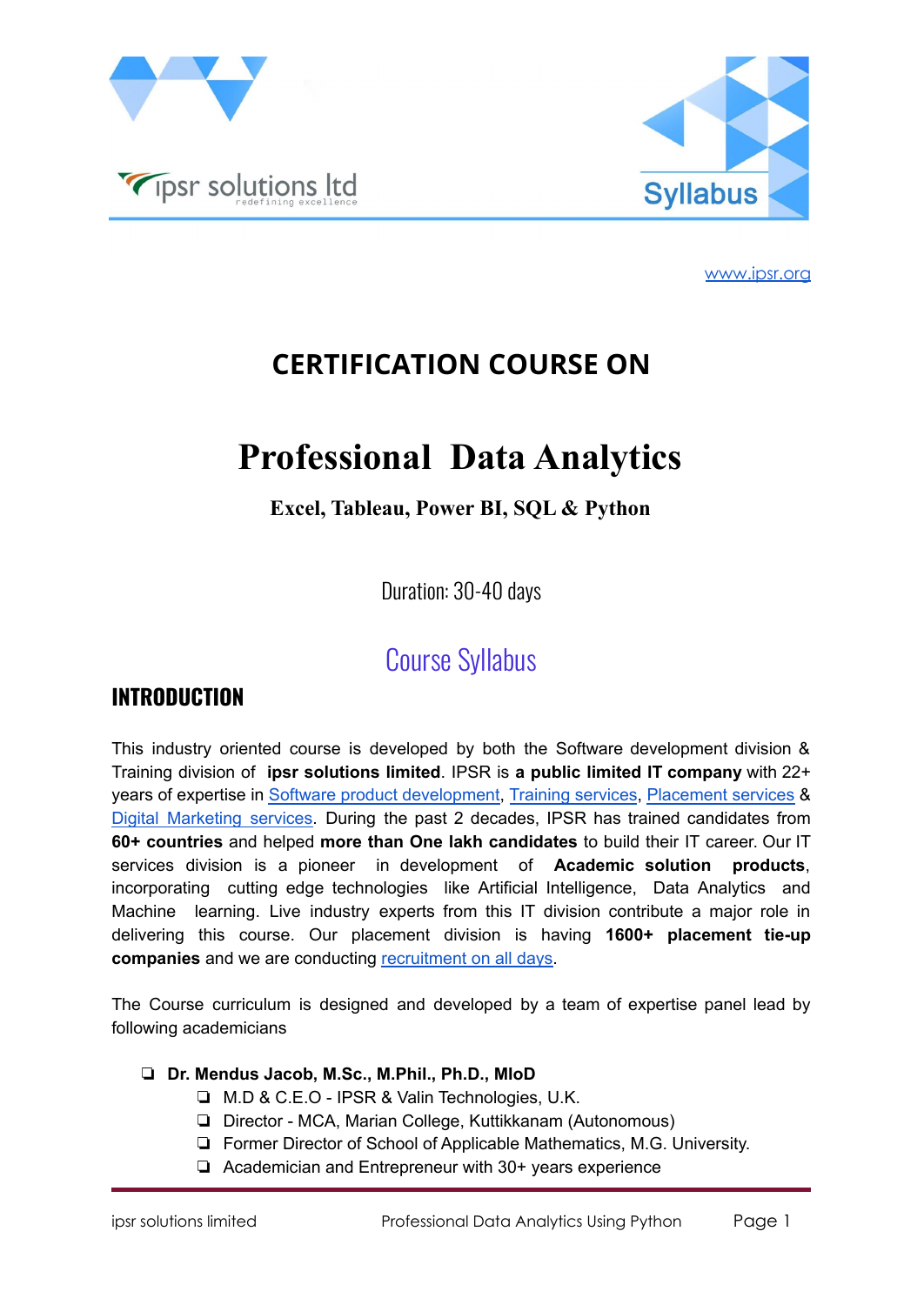

Tipsr solutions Itd



[www.ipsr.org](http://www.ipsr.org)

### ❏ **Dr. Sunil Job K.A, M.Sc, M.Ed, M.Phil, Ph.D., RHCE**

- ❏ Chief of Academic Solutions IPSR
- ❏ Former college Principal and a Specialist in Data Analytics & Machine Learning
- ❏ Blogger and a Resource person for National conferences
- ❏ Academician with 25+ years experience

What you'll learn

✅ Importance of data in data analysis and machine learning and

different visualization methods.

✅How to visualize real world data and analyse the data using Excel

and Tableau.

✅How to execute SQL queries, retrieve data from multiple tables, SQL

joins.

✅Perform descriptive and relationship analysis using statistics

✅Perform exploratory data analytics using visualizations

✅Create interactive dashboards and do story telling using tableau

✅Perform data analytics using Power BI and Goole Studio

✅Python Language Basics, Sequences, Functions, OOPS, Database

Programming using Python and MySql

✅Python Packages for Basic Data Analytics - numpy, pandas, matplotlib, seaborn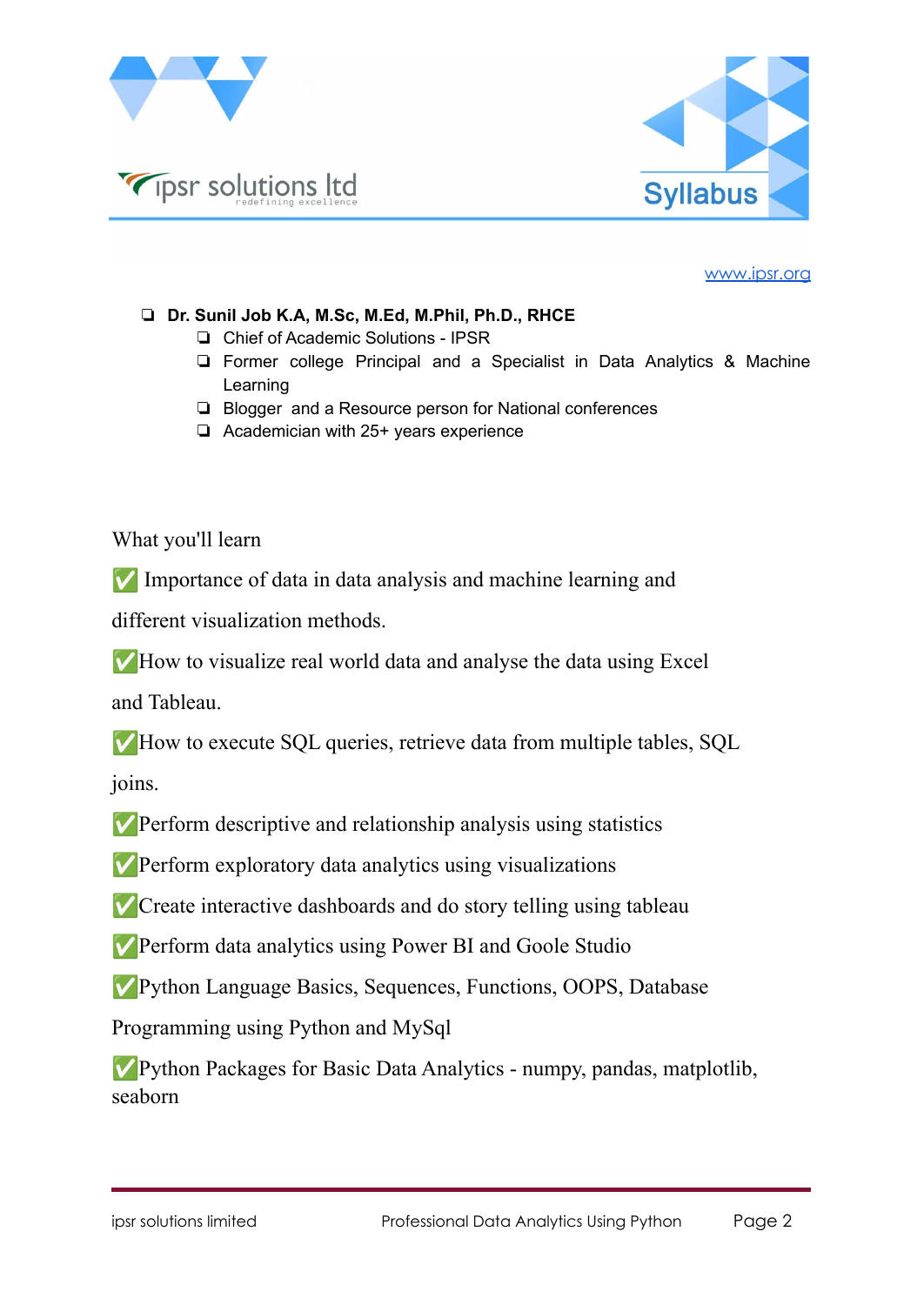



# **Description**

This course is aimed for students who want to become a data analyst or as a first step for those who want to become a data scientist or machine learning engineer or AI programmer.

This course also covers the Python Language basics and upto database programming using MySql. It even covers important data analytics packages as numpy, pandas, matplotlib and seaborn

# **Course Outcome (CO)**

On successful completion of this course, the learners will be able to:

- Explain the relevance of data, data analytics and its scope in various domains.
- Demonstrate ability to collect data from multiple sources using appropriate tools and techniques.
- Use various steps of preprocessing data in excel and prepare data appropriate for analysis.
- Analyze data using various visualization tools like Tableau, Power BI, Data Studio and apply python programming for data analytics and visualization.
- Make various types of dashboards and reports appropriate to the stakeholders requirements.

# **What does this course give you?**

Skills needed for Data Analytics.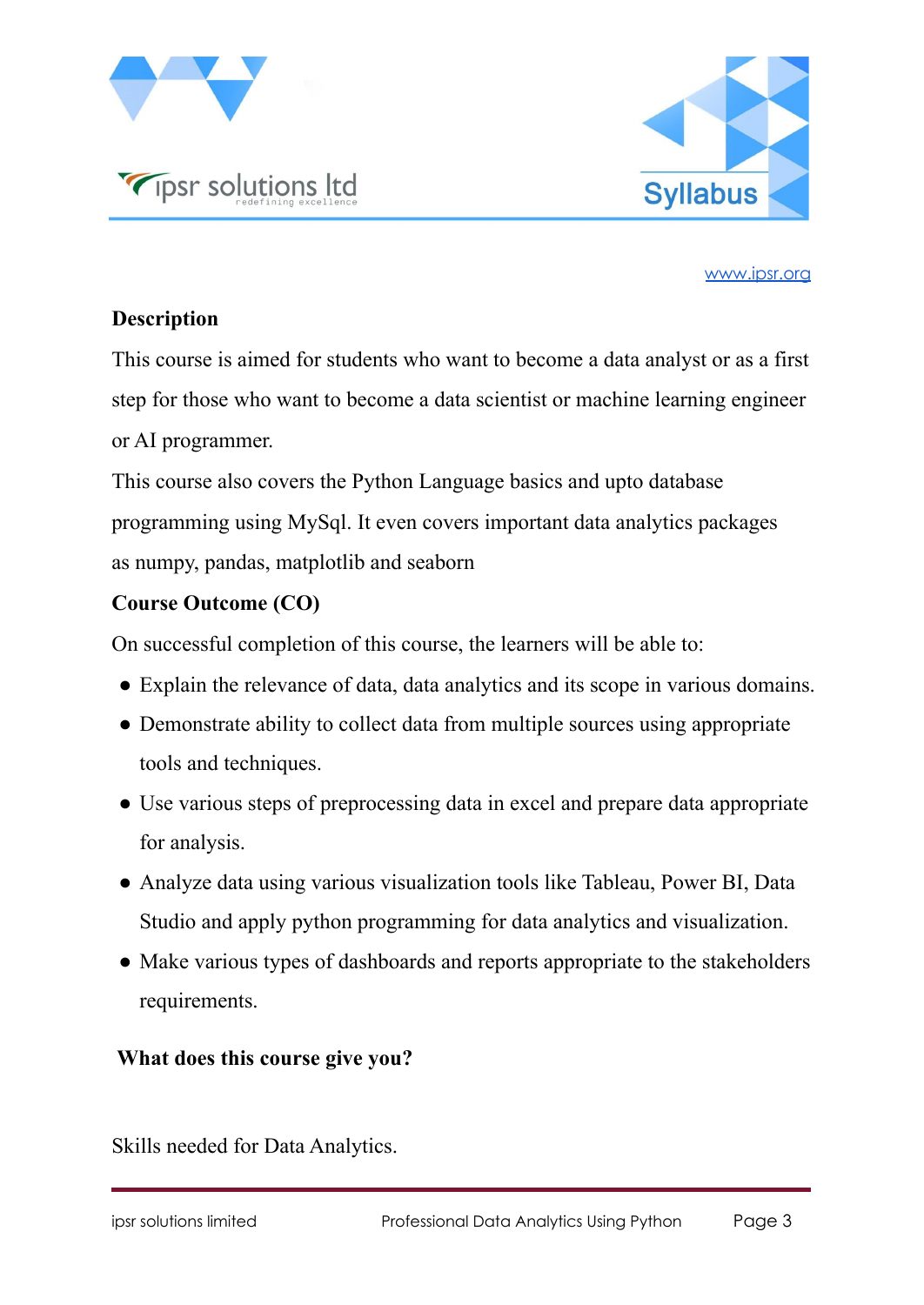



### **SECTION 1:**

- Environment setting
- Installation of Tableau Public
- Integration of Data Analytics Pack in Excel

Integration of Web Scraper Extension to Chrome browser

Installation of MySQL for excel

Installation of sqlite odb. Driver

### **Course Contents**

## 1**. Data Explained**

- What is data?
- Relevance of data
- Types of data
- Data formats
- Data source

# **2. Introduction to Data Analytics**

• Meaning and Scope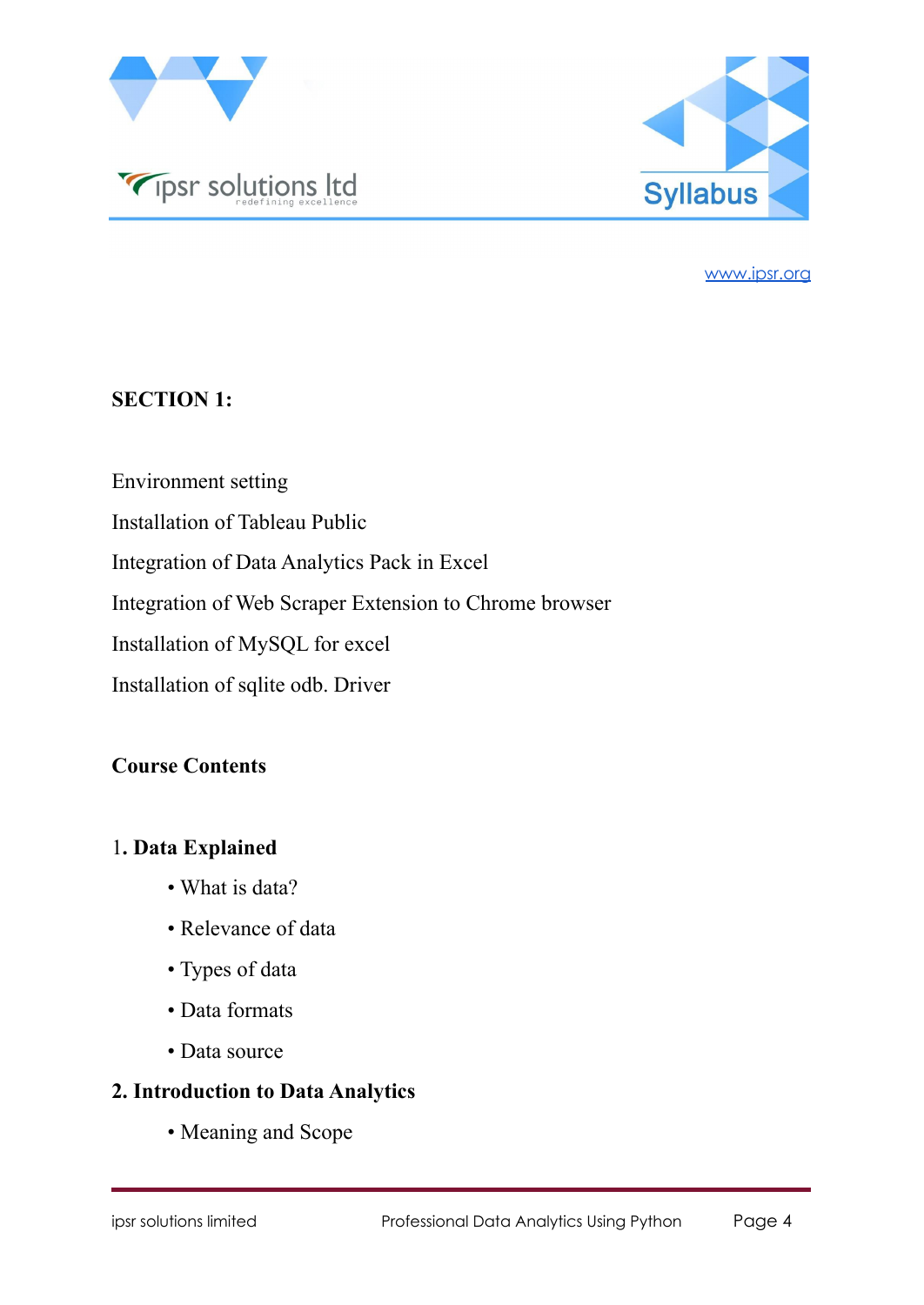



- Types of Data Analytics
- Steps in Data Analytics

### **3. Data collection.**

- Collect data using Questionnaire, Web forms, Jot forms etc
- Web Scraping ecommerce data using chrome extension
- Data from Twitter, Facebook etc using Octoparse
- Get data from a database to an excel file using database connector
- Get data from websites using excel

# **4. Data Pre-processing**

- Text-to-columns
- Find and replace
- Filter
- Remove duplicates
- Delete all Formatting
- Remove Extra Spaces
- Missing value replacing
- Numbers Stored as Text into Numbers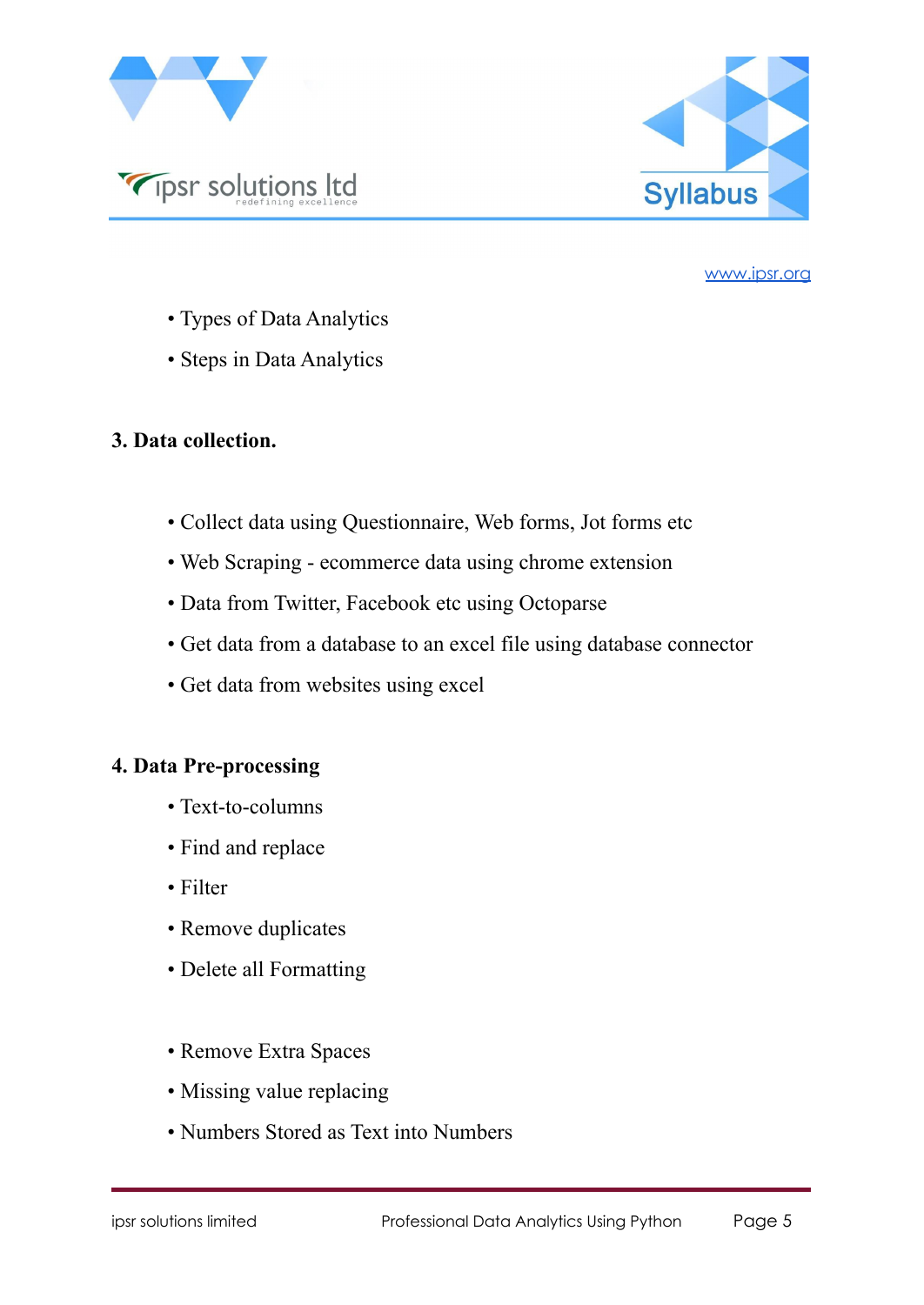



• Change Text case

• Outliers Removal (What is outlier, how to identity, boxplot to remove

- outlier) Label encoding and dealing with categorical data
- Data scaling and reverting the scaled data to original format
- Column splitting
- Conditional function in excel like if...else, vlook, sumif, countif etc

# **5. Data visualization**

- Visualization examples
- Types of data visualization
- Right method of chart selection
- Data visualization tasks using real world data

### **6. Dashboard**

- What is a dashboard?
- Various types of Dashboards
- Ingredients for creating an effective dashboard.

# **7. Workflow for creating dashboard**

• Steps for creating Dashboard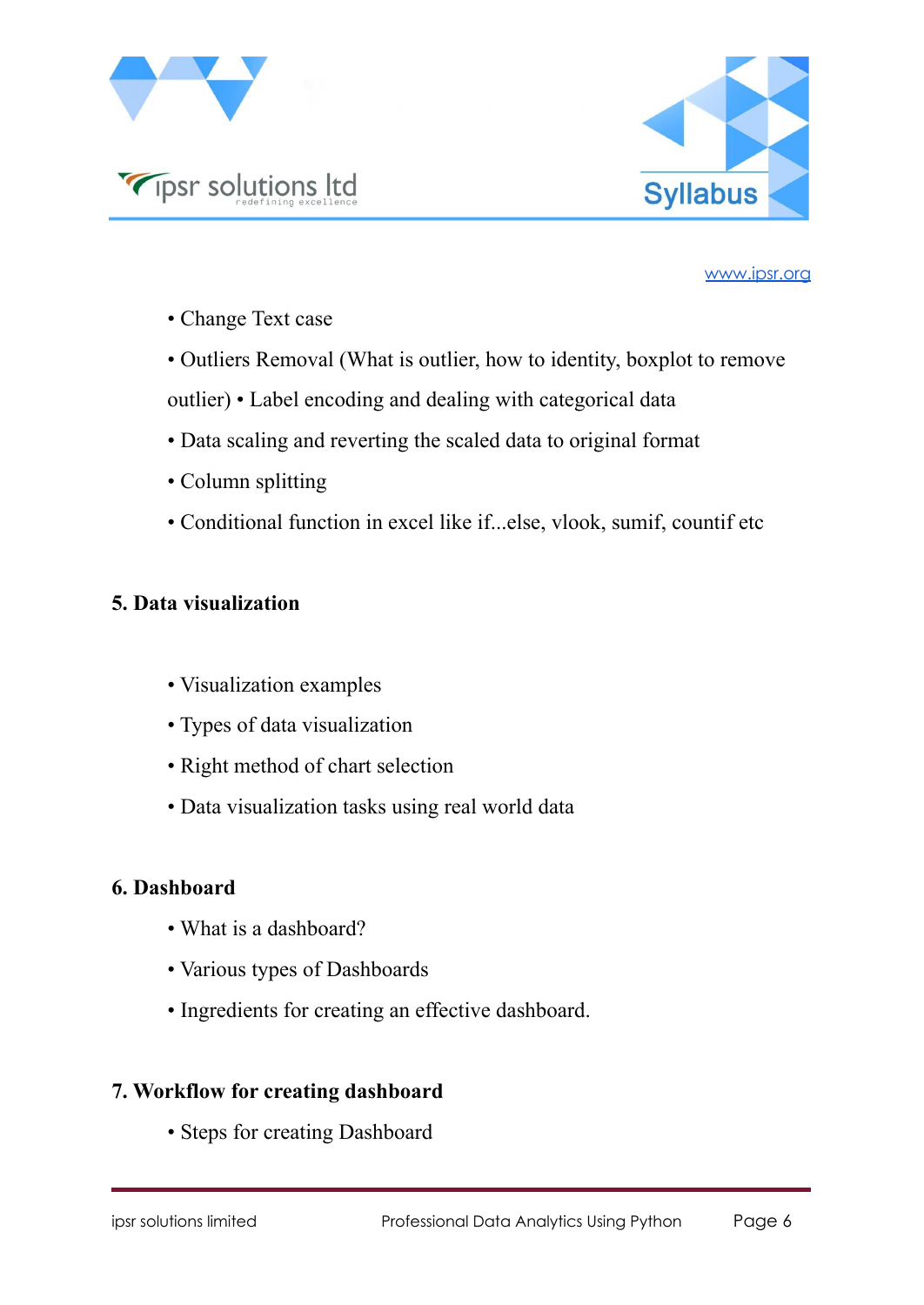



### **8. Pivot table using excel**

- Summarizing data
- Rows and fields

# **9. Pivot chart using excel**

- Creating various summarized graphs
- Selecting right data columns

# **10. Dashboard using excel**

- Taking real world data to create excel dashboard
- Various settings in Dashboard design options

### **11. Tableau initialization**

- Tableau installation
- Data source settings in tableau
- Data Interpreter
- Interface of Tableau sheet
- Various menu options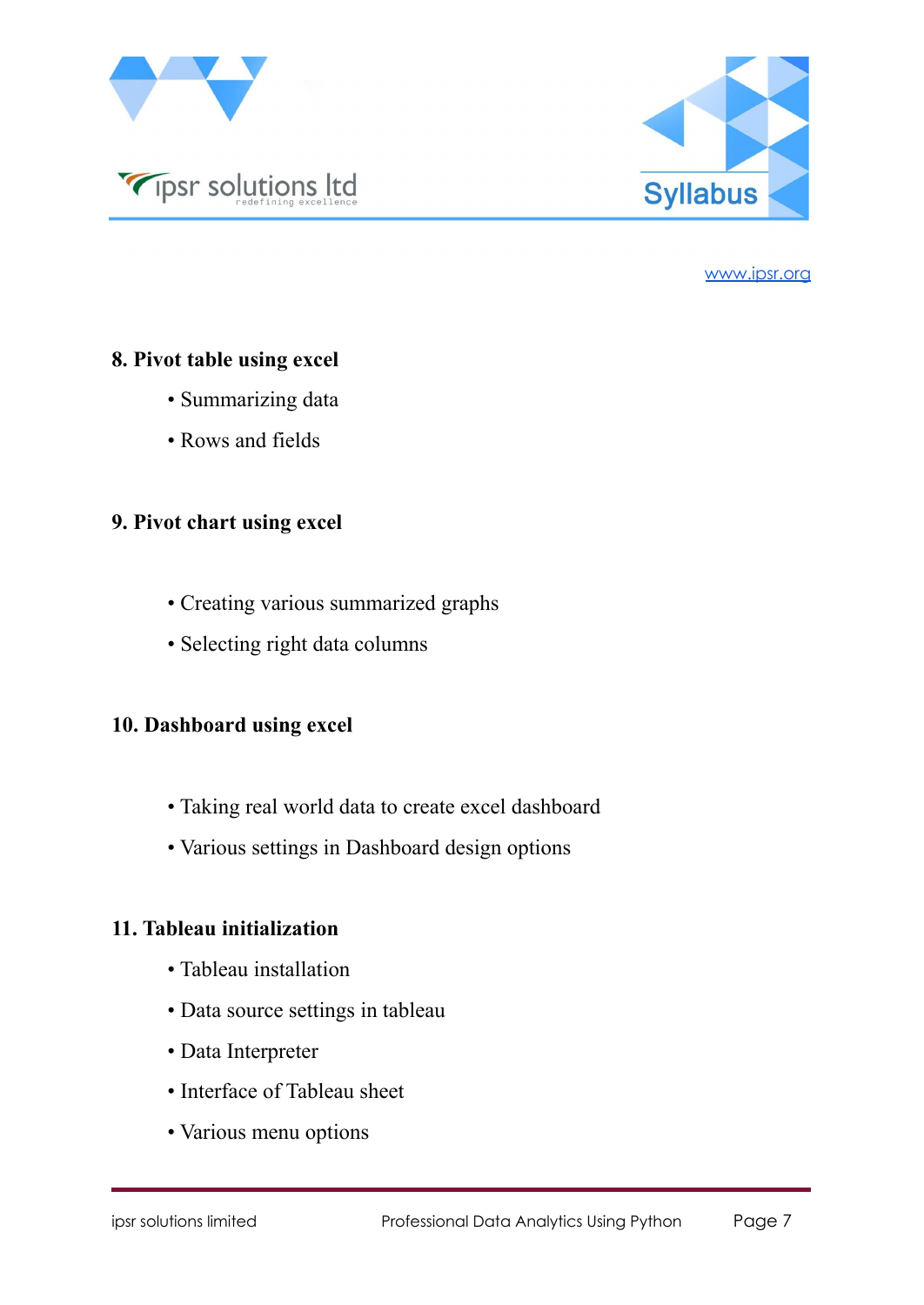



# **12. Data Integration using Tableau**

- Inner join
- Left and right join
- Outer join

# **13. Visualization using Tableau**

- Various graphs in tableau
- Real world data visualization tasks

# **14. Dashboard using Tableau**

- Taking real world data to create Tableau dashboard
- Various settings in Dashboard design options

# **SECTION 2:**

# **1. SQL Basics**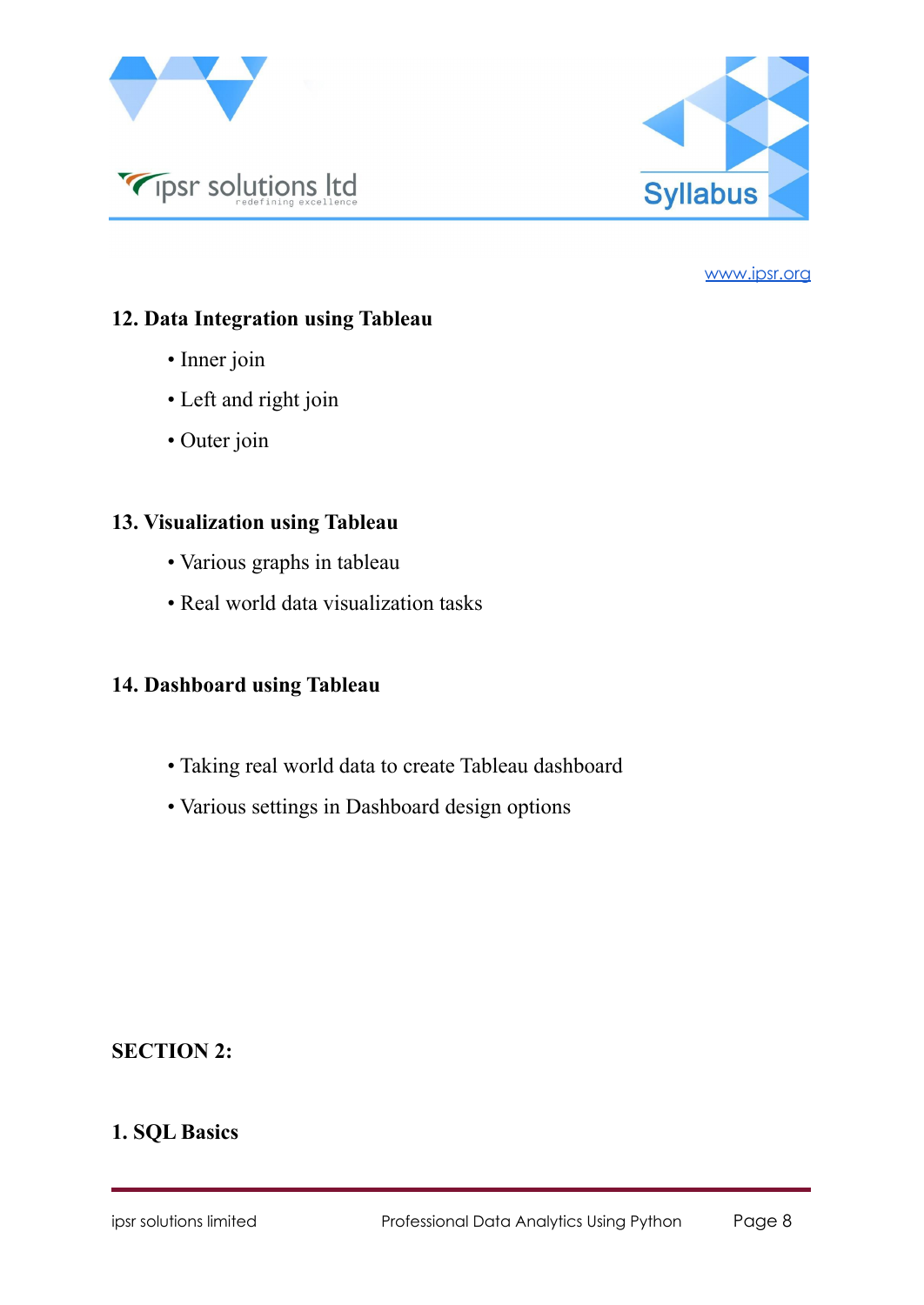

Tipsr solutions Itd



#### [www.ipsr.org](http://www.ipsr.org)

- What is Database and Types of Databases?
- Creation of Database and Table
- Data Types in SQL and Constraints in SQL
- DDL Commands in SQL
- DML Command in SQL
- Retrieve Data from Multiple Tables
- Inbuilt Functions in SQL
- SQL Joins

## **2. Descriptive Statistics Analysis using Excel**

- What is Statistical Analysis and why statistical Analysis
- Measures of Central Tendency (Mean, Median, Mode)
- Measures of Dispersion (Range, Standard Deviation, Variance) •
- Skewness and Kurtosis

### **3. Relationship Analysis using Statistics**

- Scatter Plot
- Correlation Analysis
- Linear Regression Analysis

# **4. Filters in Tableau**

- What is Filter?
- Ways to Filter Tableau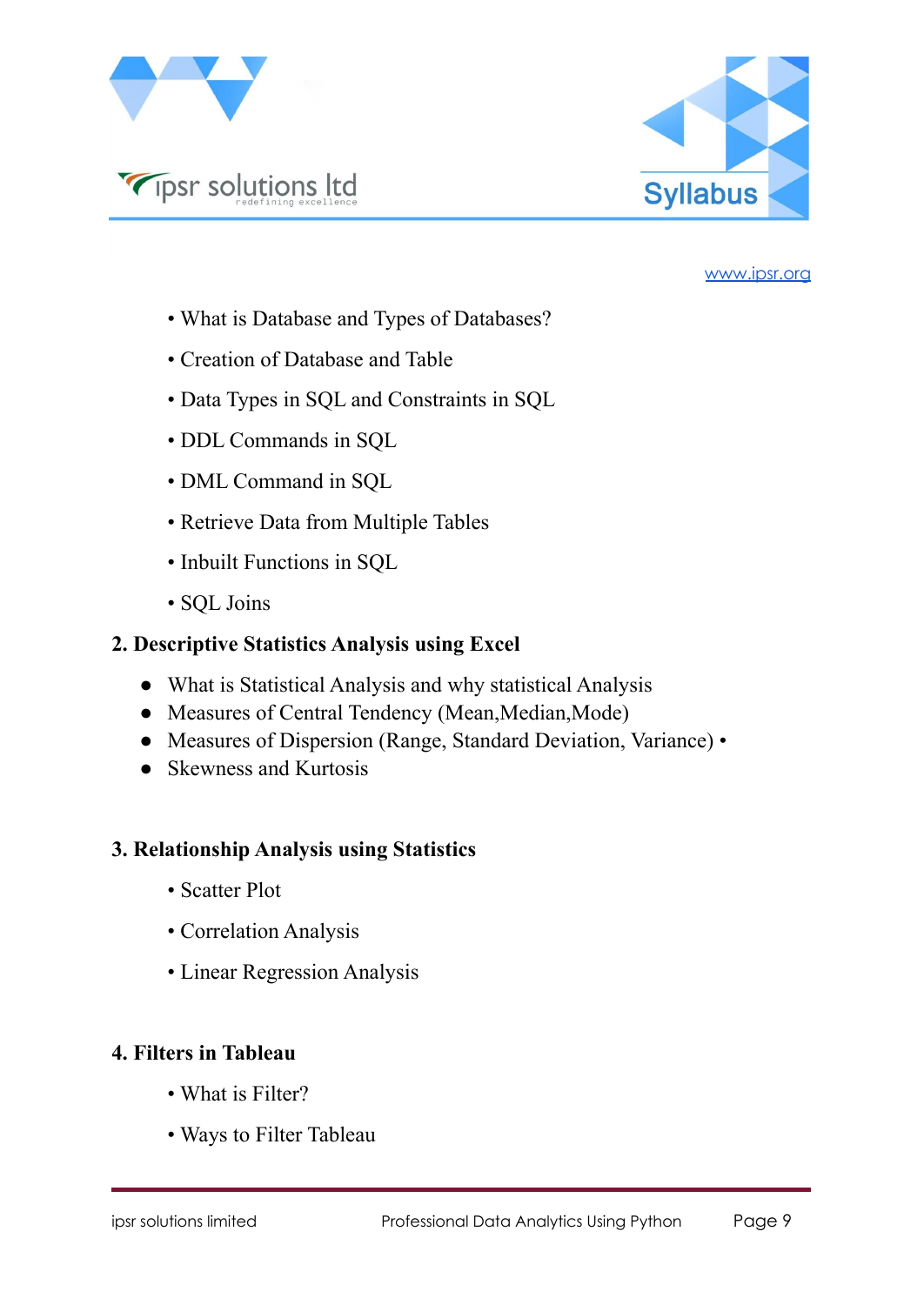



- Interactive Filters and Different Layout of Interactive Filters •
- Filters Shelf in Tableau
- Parameter and Set Filter
- Date Filter

# **5. Table Calculation and Create Calculated Field in Tableau**

### **6. Exploratory Data Analysis using Visualization**

- 1. Using Common Chart Types
	- i. Column Chart/Bar Chart
	- ii. Area Chart
	- iii. Scatter Chart
	- iv. Map Chart
	- v. Pie Chart
	- vi. Tree Maps
	- vii. Bubble Chart
- 2. Using Advanced Chart Types
	- i. Lollipop Chart
	- ii. Pareto Chart
- iii. Candle Stick Chart
- iv. Waterfall chart

# **7. Analyse Data in Tableau**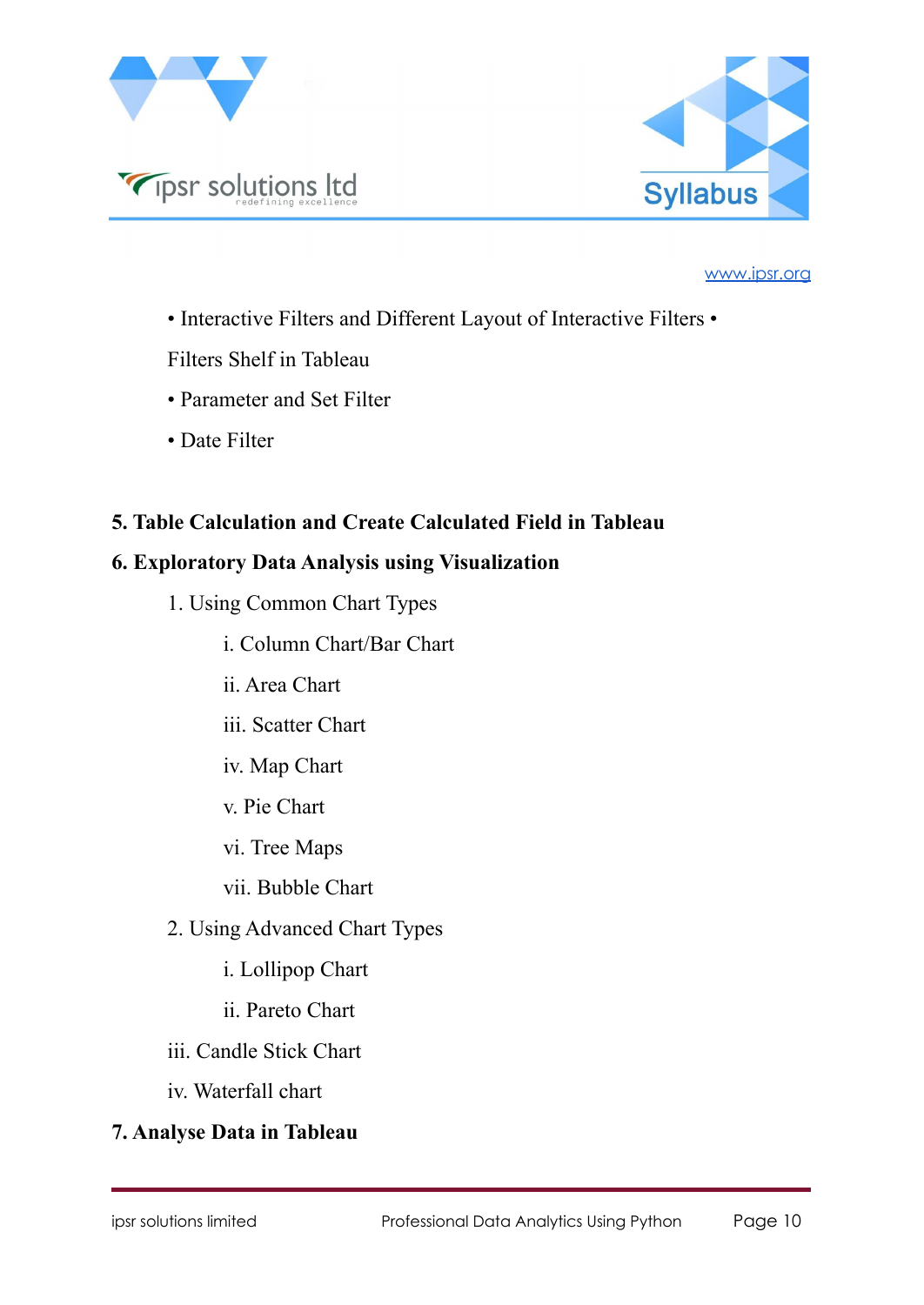



# **1. Trend Analysis**

- Add Reference Lines, Bands, Distributions, and Boxes
- Add Trend Lines to a Visualization
- **2. Find Clusters in Data**
- **3. Forecasting**

# **8. Interactive Dashboards and storytelling using tableau**

# **1.Actions in Tableau**

- Action by Filter
- Action by Highlight
- Action by URL
- **2. Dashboard Format in Tableau**
- **3. Story Point in Tableau**

# **9. Data Analytics Using Tableau in Different Sectors**

- Retail Store Data Set
- HR Data Set

### **10. Power BI**

- Introduction to Power BI
- What is Power BI?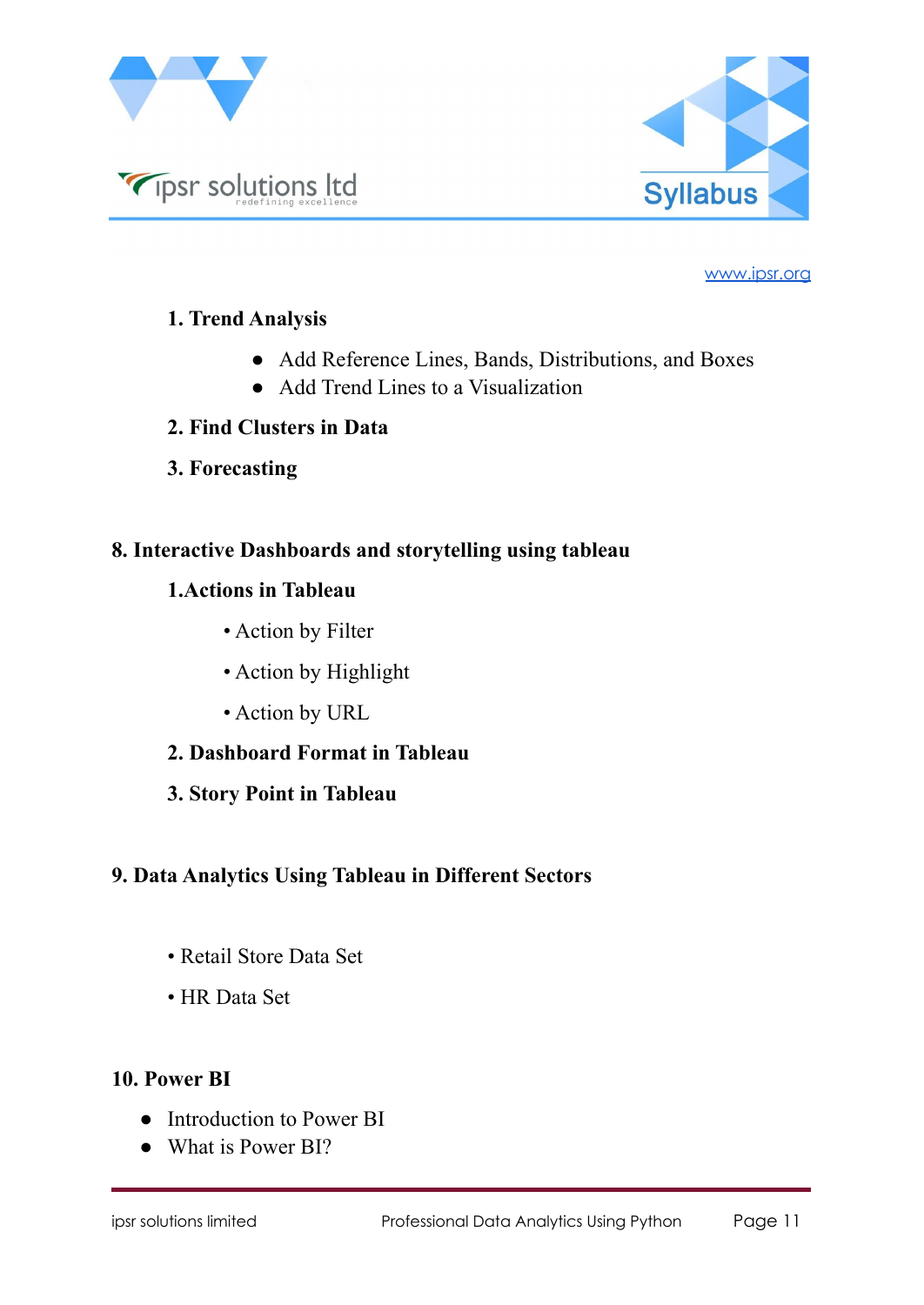



● Power BI V/S Tableau

Tipsr solutions Itd

### **11.Power BI Desktop**

- Install and run Power BI Desktop
- Connect to Data
- Transforming Data Using Power BI
- Data Modelling

# **12. Build Reports and Dashboard Using Power BI**

- Power BI-Visualization Options
- Filters and Slicer in Power BI
- Create Report and Dashboard
- Sharing Reports

# **13. Q & A in Power BI Desktop**

### **14. Analyse Data in Power BI Desktop**

### **15. Data Analytics Using Power in Different Sectors**

- Event Data Set
- Revenue Data Set

### **16. Google Data Studio**

### **What is Google Data Studio?**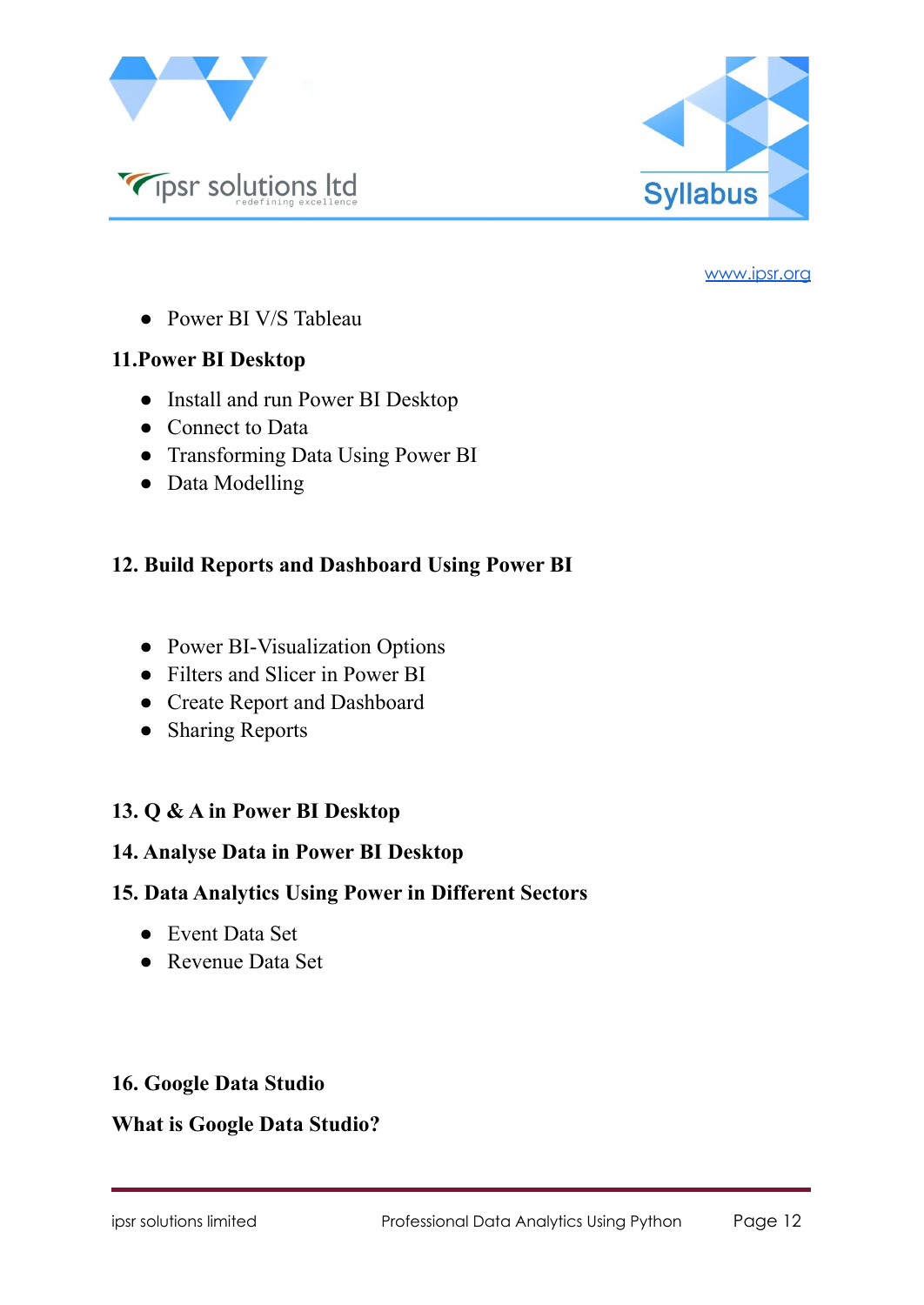



# **Advantages of Google Data Studio**

### **SECTION 3:**

### **1. Python Basics**

- Language Structure
- Control & Loop Constructs
- Sequences
- Functions
- OOPS
- Database programming with MySql

### **2. Python Data Analytics packages**

- **1. Numpy**
	- Ndimensional array
	- Datatypes
	- Random numbers
	- Matrix operations

### **2. Pandas**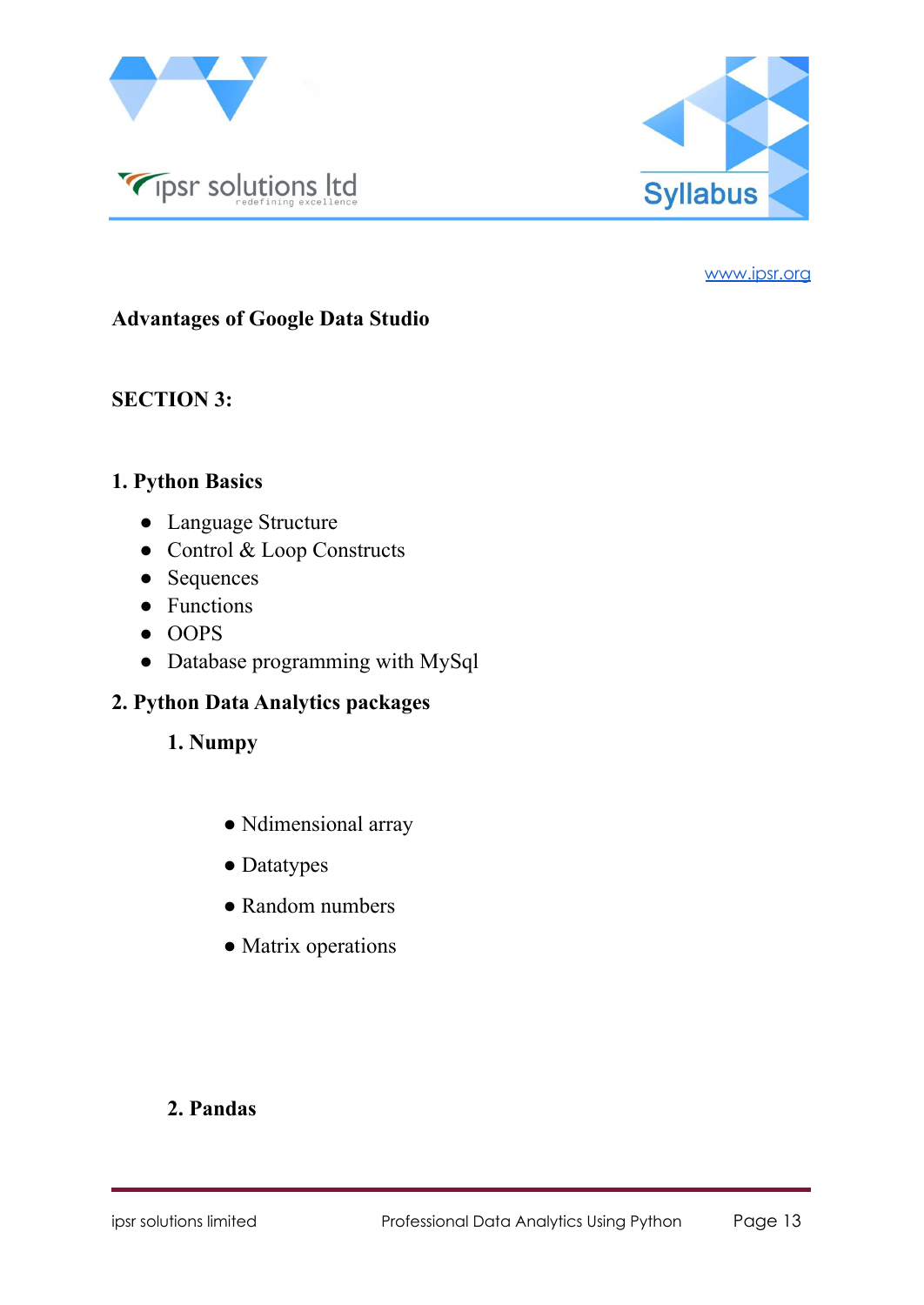

Tipsr solutions Itd



#### [www.ipsr.org](http://www.ipsr.org)

- Series,Dataframe
- importing csv, Exporting csv
- Group by
- Describe, Info
- Iloc,loc
- Filtering
- Slicing
- **3. Matplotlib**
	- Line plot
	- Scatter plot
	- Histogram
	- Box plot
- **· 4. Seaborn**
	- Heatmap

### **5. Mini Project**

● Mini Project Using Data Visualization Tools.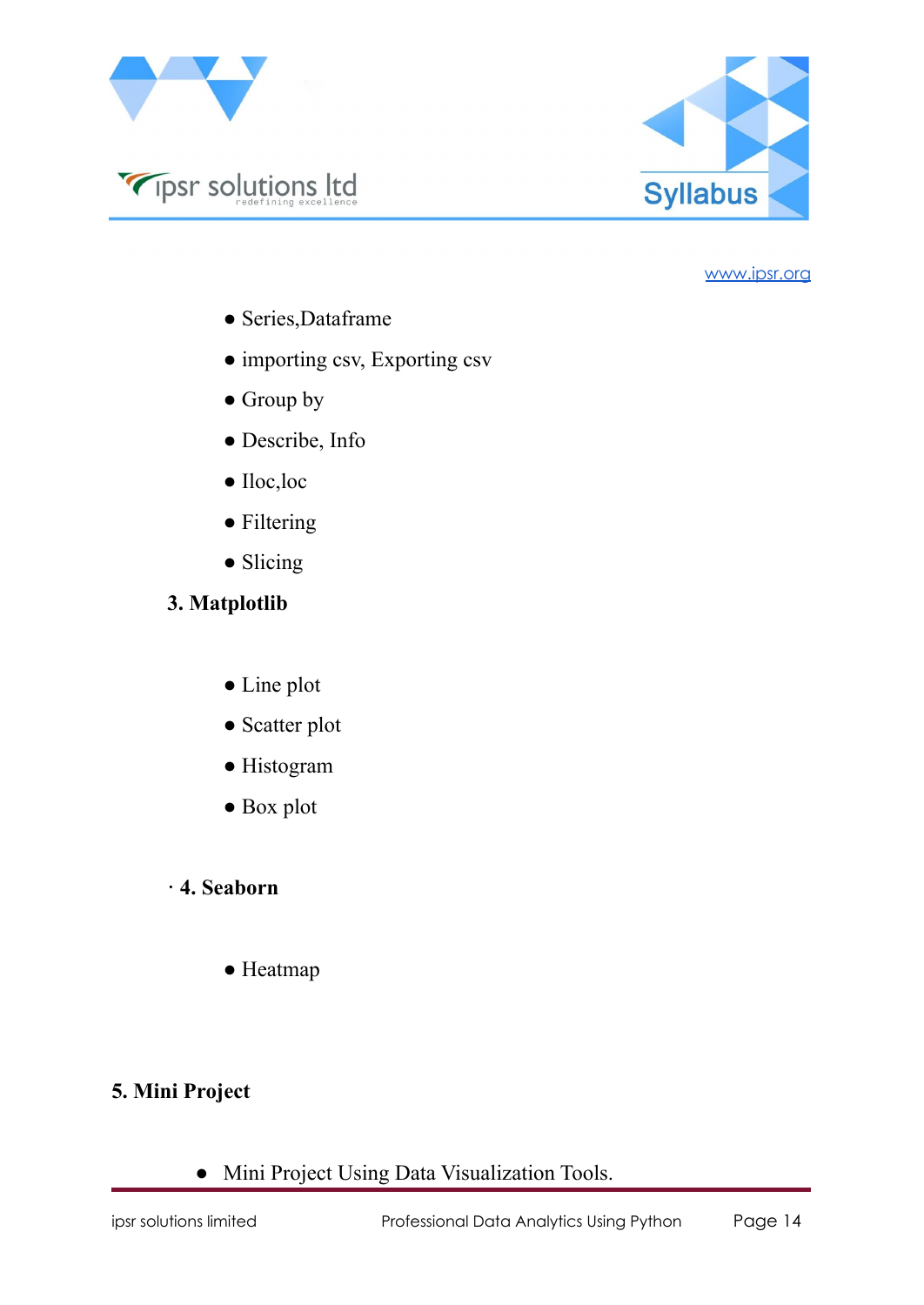



• Mini Project Using Python Data Analytics Package

# **Next Recommended Module: Machine Learning and AI**

# **Recommended Learning Path**

**1. Certification on Professional Data Analytics with Python -----> Data Analytics Professional using Python**

**2. Certification on Machine Learning and AI -----> Machine Learning and AI**

# **Contact Us**

ipsr solutions limited

Merchant's Association Building